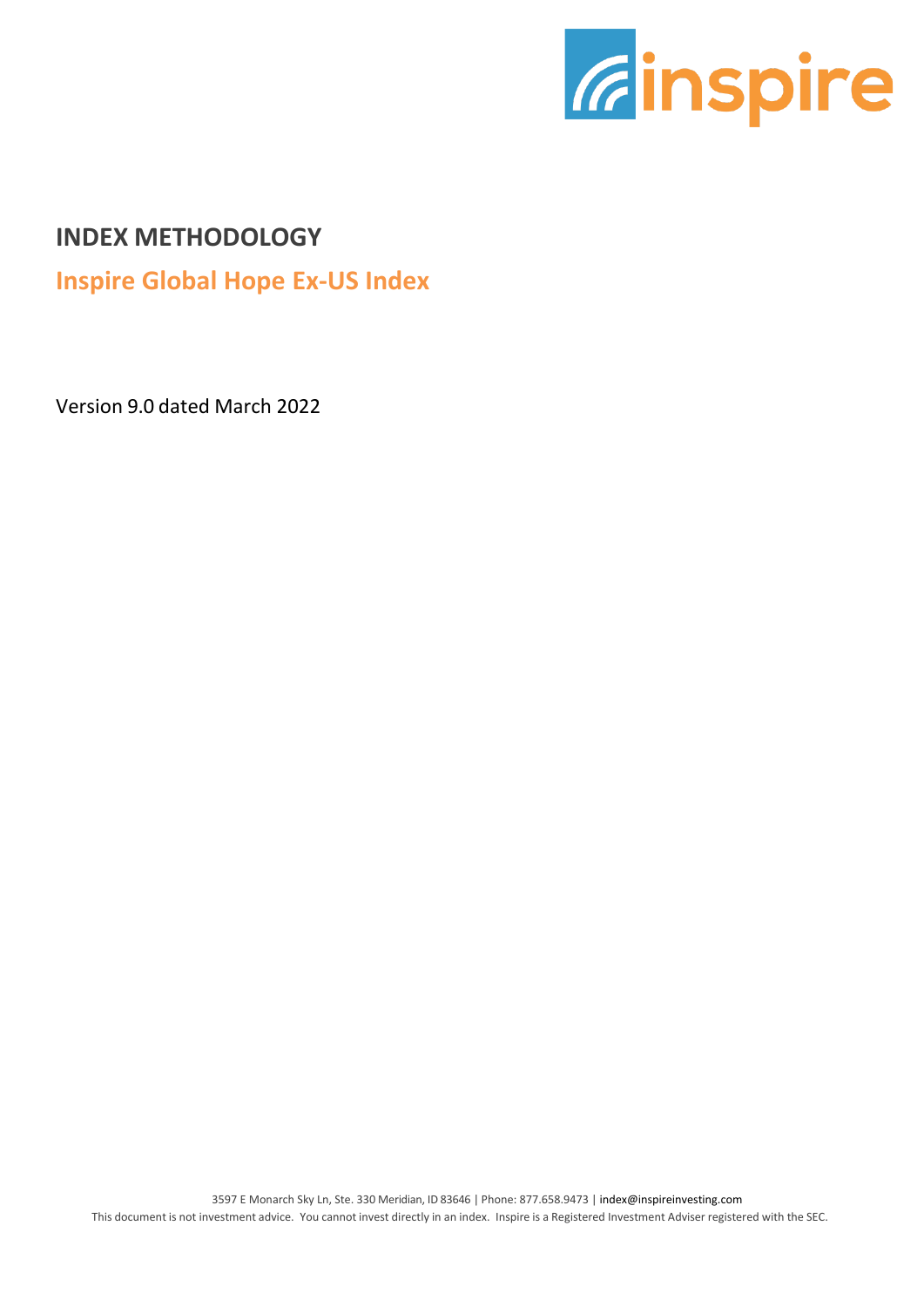## TABLE OF CONTENTS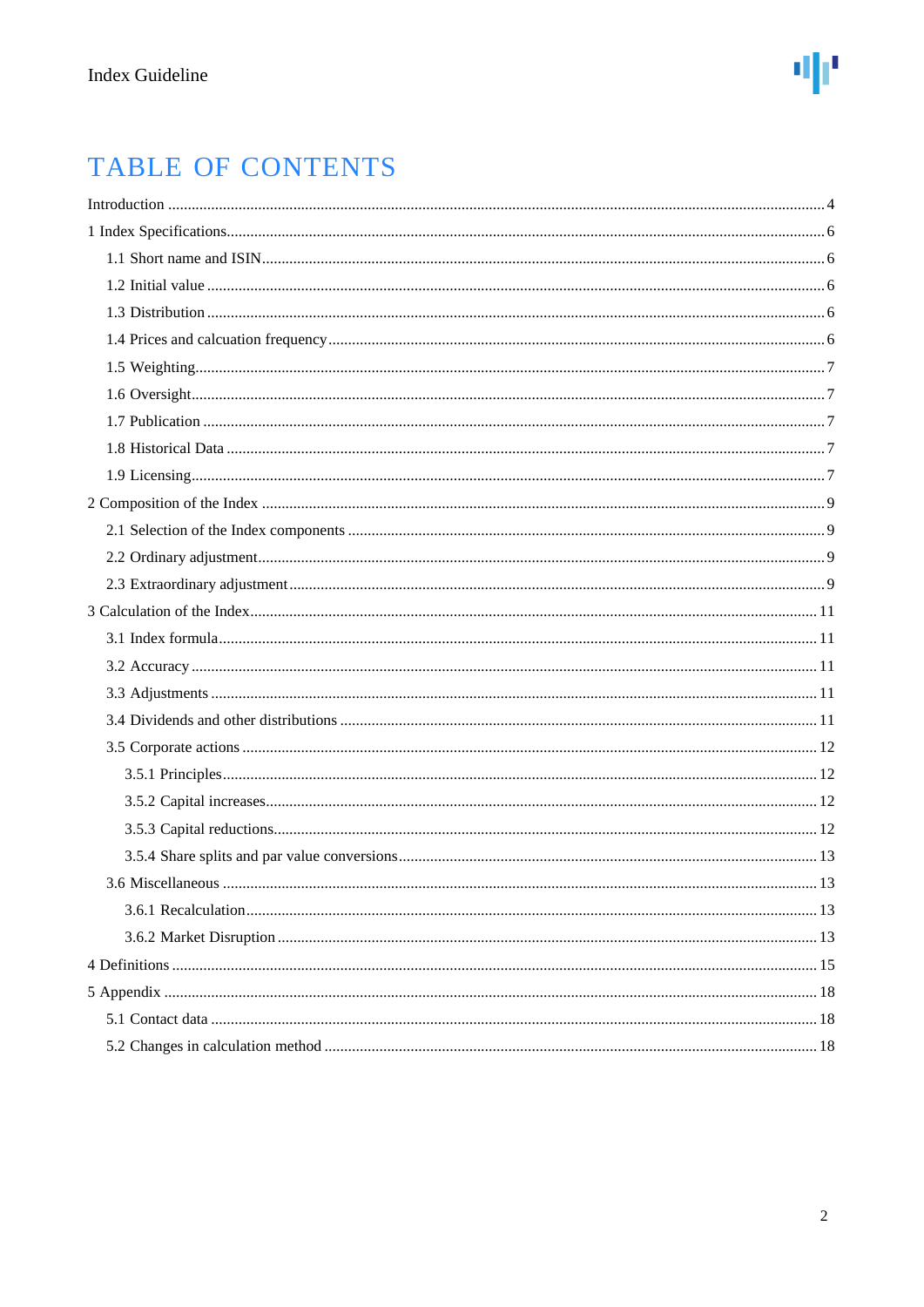Introduction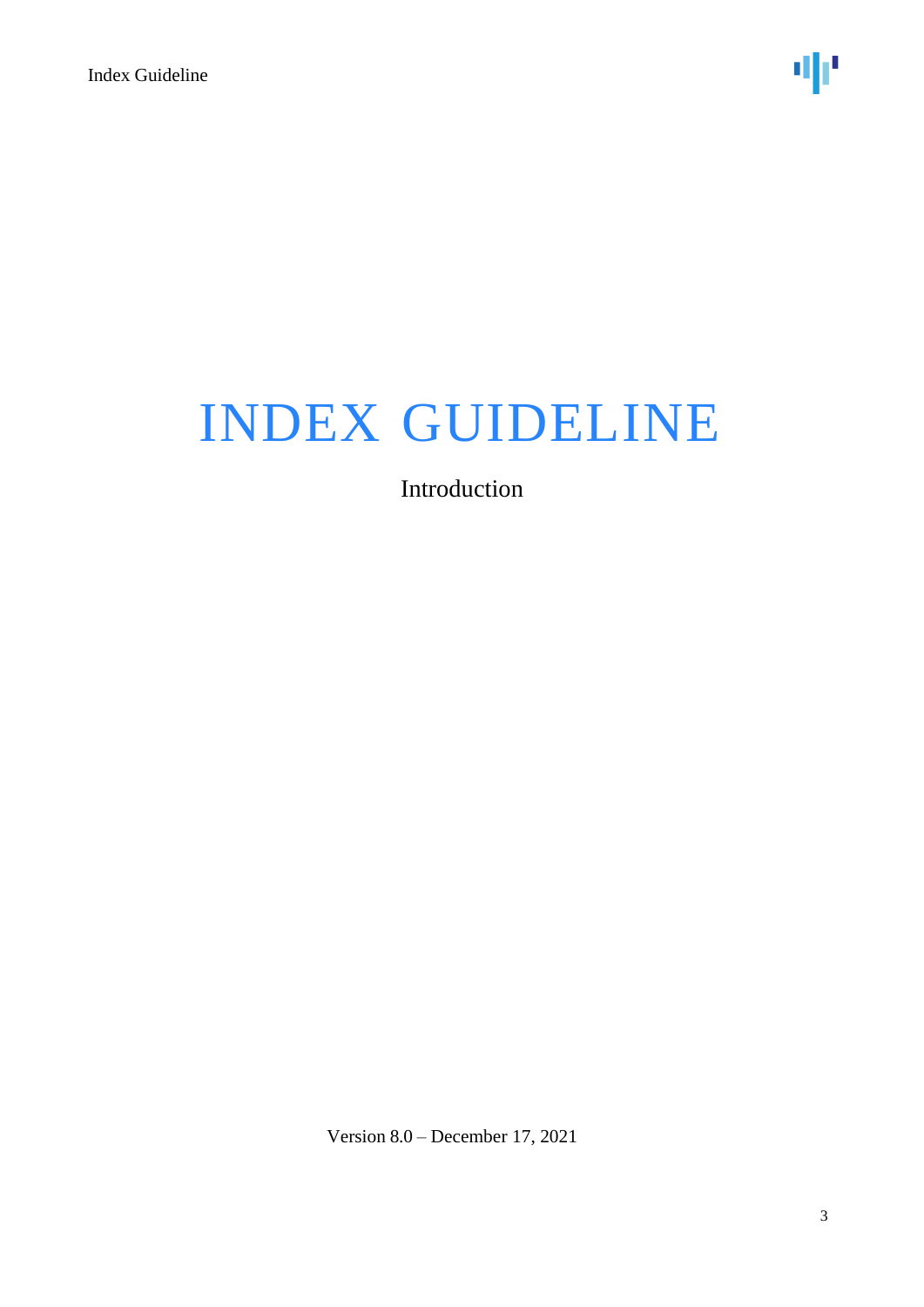## <span id="page-3-0"></span>INTRODUCTION

This document (the "Guideline") is to be used as a guideline with regard to the composition, calculation and maintenance of the Index. Any changes made to the Guideline are initiated by the Committee specified in Section 1.6. The Index is calculated and published by Solactive AG. The name "Solactive" is trademarked.

It contains the underlying principles and rules regarding the structure and operation of the Inspire Global Hope Ex-US Index GTR (the "Index"). Solactive AG shall make every effort to implement the applicable regulations. Solactive AG does not offer any explicit or tacit guarantee or assurance, neither pertaining to the results from the use of the Index nor the Index value at any certain point in time nor in any other respect. The Index is merely calculated and published by Solactive AG and it strives to the best of its ability to ensure the correctness of the calculation. There is no obligation for Solactive  $AG$  – irrespective of possible obligations to issuers – to advise third parties, including investors and/or financial intermediaries, of any errors in the Index. The publication of the Index by Solactive AG does not constitute a recommendation for capital investment and does not contain any assurance or opinion of Solactive AG regarding a possible investment in a financial instrument based on this Index.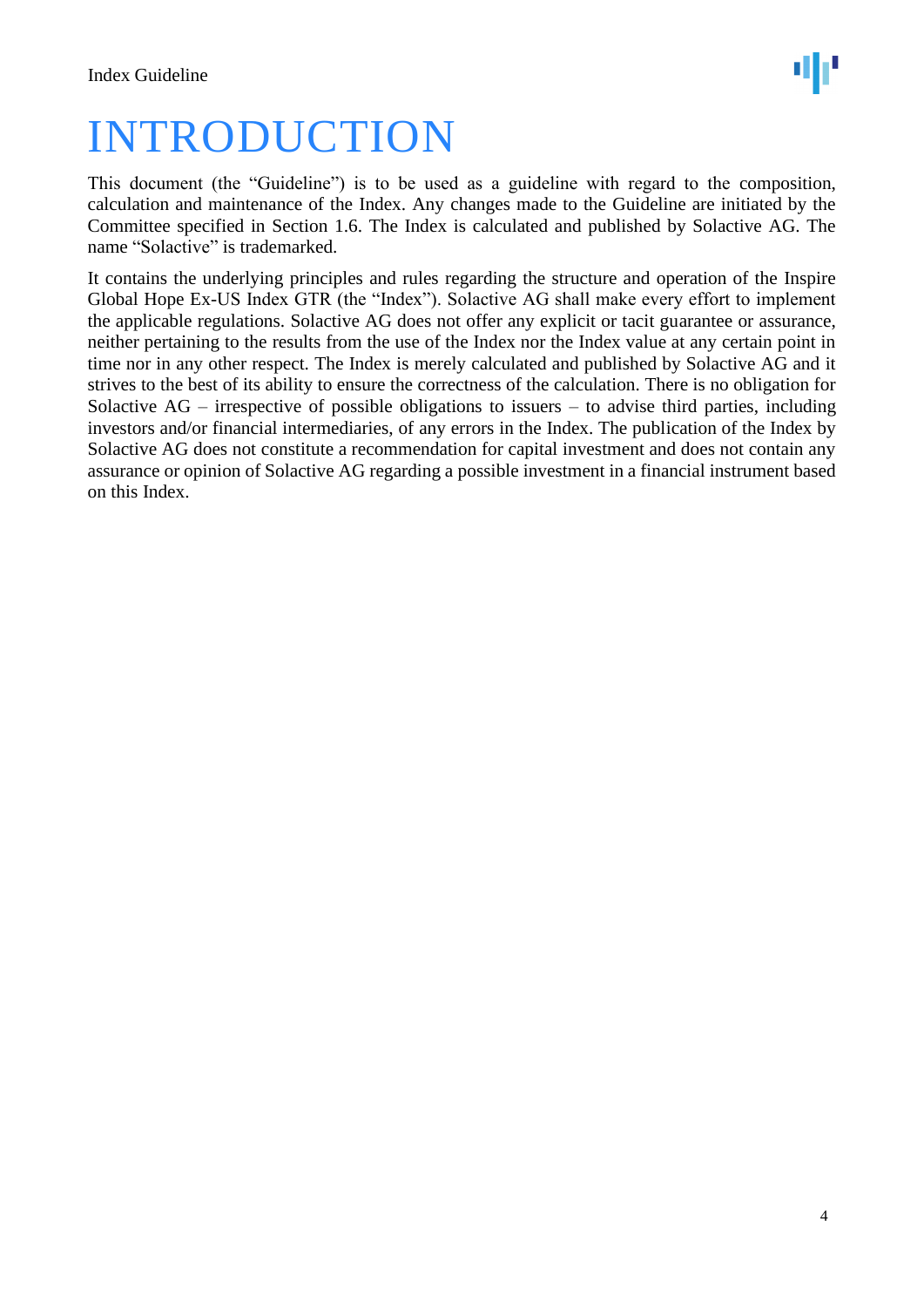## Index Specifications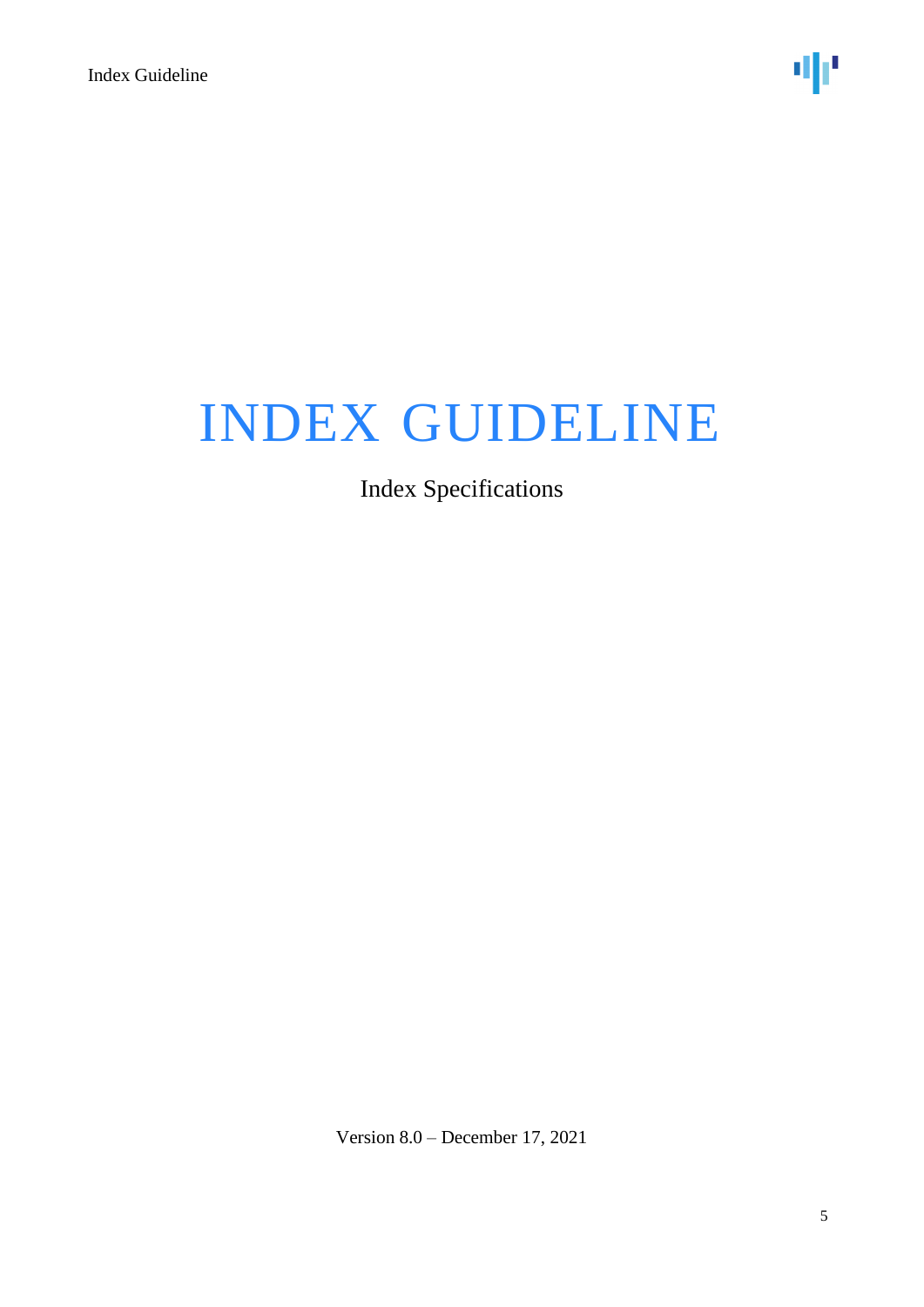

## <span id="page-5-0"></span>1 INDEX SPECIFICATIONS

- $\ge$  The Inspire Global Hope Ex-US Index GTR (the "Index") is an Index of CWM Advisors, LLC dba Inspire Investing and is calculated and distributed by Solactive AG.
- $>$  The Index intends to track the price movements of a portfolio of 200 of the most inspiring, biblically aligned large cap companies outside of the United States, as determined by Inspire's revolutionary Inspire Impact Score methodology which measures a company's positive impact on the world. Under normal circumstances the index will be comprised of 80% international developed large cap companies and 20% emerging markets large cap companies. Inspire defines "large cap" as a market capitalization of \$13B USD or greater. The index is equally weighted, rebalanced quarterly and calculated on a gross total return basis in USD.
- The Index is a Gross Total Return index.
- $\geq$  The Index is published in USD.
- **Inspire Impact Score**

The Inspire Impact Score is an objective, rules based, proprietary scoring system of Inspire, which rates a company in relation to how well the company aligns with biblical values. Inspire uses a software program that analyses publicly available data relating to the primary business activities, products and services, philanthropy, legal activities, policies and practices to assign Inspire Impact Scores to a company. The exact scoring methodology is detailed at<https://www.inspireinvesting.com/impact-score/>

## <span id="page-5-1"></span>1.1 SHORT NAME AND ISIN

The Index is distributed under ISIN DE000SLA8KZ2, the WKN is SLA8KZ. The Index is published on Reuters under the code. IGHXUS and on BBG under the code IGHXUS Index

## <span id="page-5-2"></span>1.2 INITIAL VALUE

The Index is based on 100 at the close of trading on the start date, 01 February 2012.

## <span id="page-5-3"></span>1.3 DISTRIBUTION

The Index is published via the price marketing services of Boerse Stuttgart GmbH and is distributed to all affiliated vendors. Each vendor decides on an individual basis as to whether it will distribute/display the Index via its information systems.

## <span id="page-5-4"></span>1.4 PRICES AND CALCUATION FREQUENCY

The price of the Index is calculated on each Business Day based on the prices on the respective Exchanges on which the Index Components are listed. The most recent prices of all Index Components are used. Prices of Index Components not listed in the Index Currency are translated using spot foreign exchange rates quoted by Reuters. Should there be no current price available on Reuters, the most recent price or the Trading Price on Reuters for the preceding Trading Day is used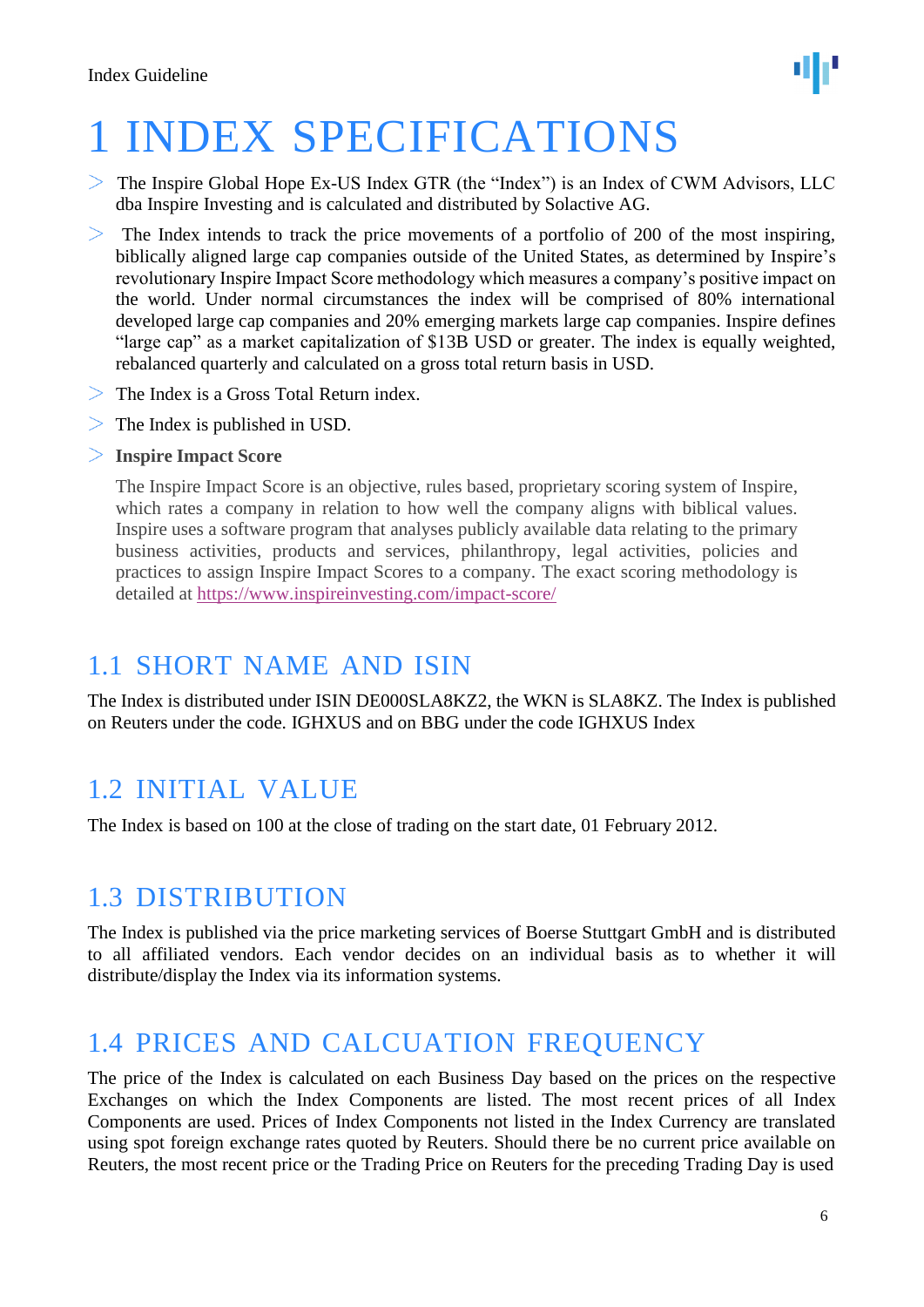

in the calculation. The daily index closing value is calculated using Reuters/WMCO closing spot rates as at 4pm London time.

The Index is calculated every Business Day from 9:00 a.m. to 10:50 p.m., CET. In the event that data cannot be provided to Reuters or to the pricing services of Boerse Stuttgart GmbH, the Index cannot be distributed.

## <span id="page-6-0"></span>1.5 WEIGHTING

On each Adjustment Day, the new Index Components are weighted equally.

## <span id="page-6-1"></span>1.6 OVERSIGHT

A Committee composed of staff from Inspire Investing (the "Committee" or the "Index Committee") is responsible for decisions regarding any amendments to the rules of the index.

Changes to the Guideline are submit to the Committee for approval.

### <span id="page-6-2"></span>1.7 PUBLICATION

All specifications and information relevant for calculating the Index are made available on the [http://www.solactive.com](http://www.solactive.com/) web page and sub-pages.

## <span id="page-6-3"></span>1.8 HISTORICAL DATA

Historical data will be maintained from the launch of the Index on 15 august 2019.

## <span id="page-6-4"></span>1.9 LICENSING

Licenses to use the Index as the underlying value for derivative instruments are issued to stock exchanges, banks, financial services providers and investment houses by Inspire Investing.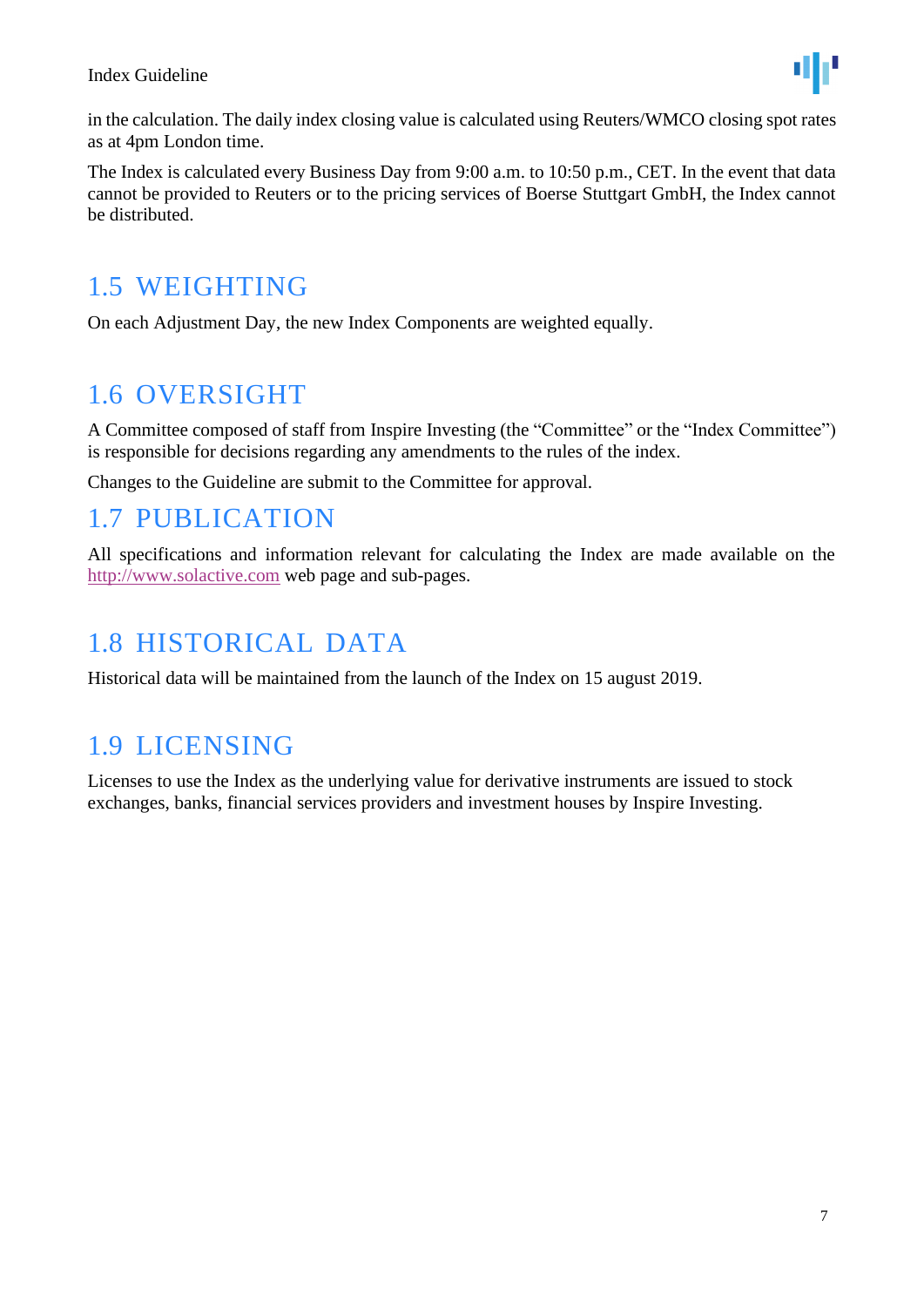Composition of the Index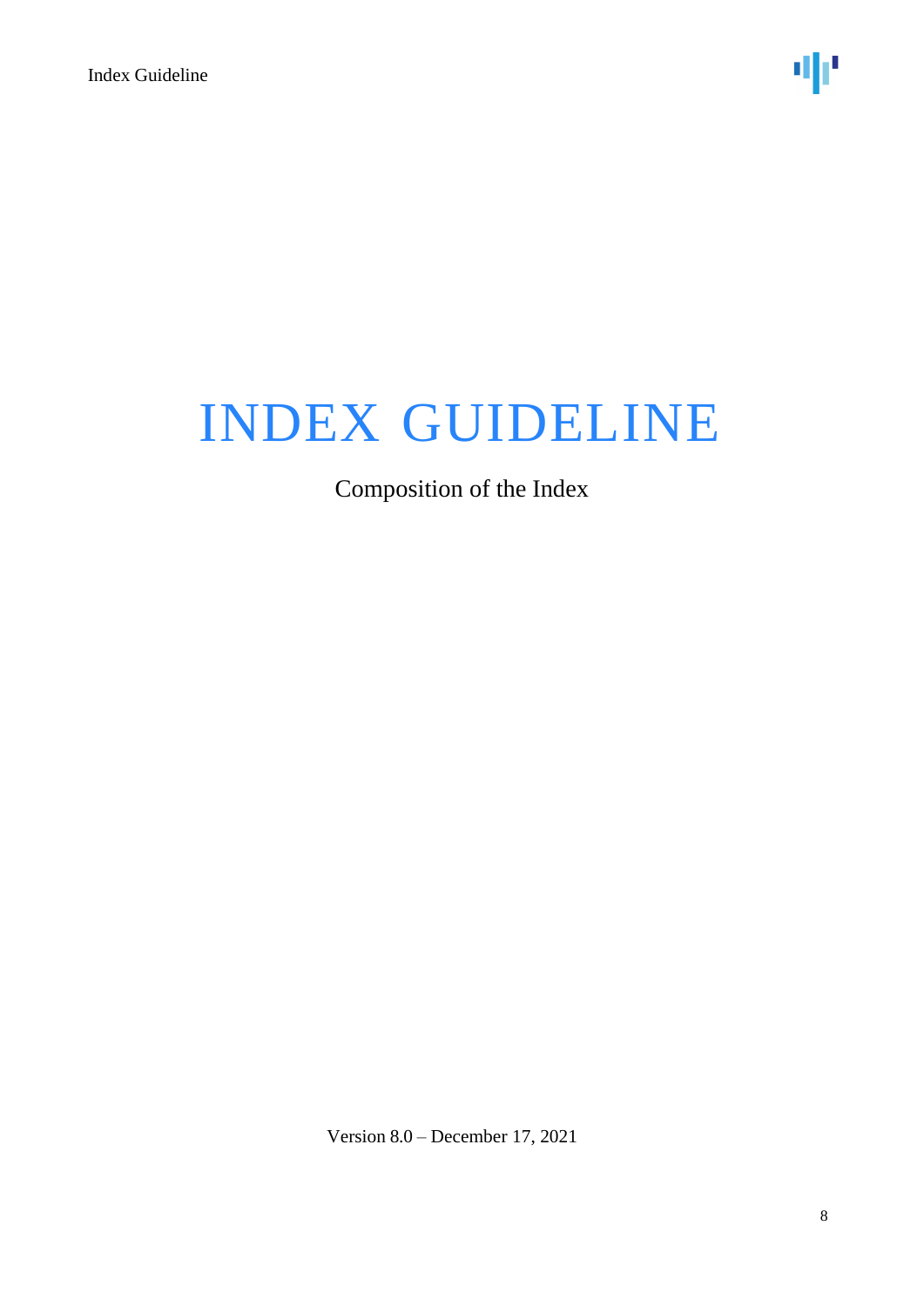# <span id="page-8-0"></span>2 COMPOSITION OF THE INDEX

## 2.1 SELECTION OF THE INDEX COMPONENTS

On the Selection Days, Inspire defines its Index Universe, a selection pool that encompasses: stocks with the following criterion:

- 1) Listed on a major exchange
- 2) Domiciled outside of the United States
- 3) Market cap of \$13B or greater
- 4) Country of Domicile not within the following countries:
	- a. China
	- b. Saudi Arabia
	- c. United Arab Emirates
	- d. Qatar
	- e. Kuwait
	- f. Taiwan-Province of China
	- g. Russia
	- h. Iran
- 5) Additional factors:
	- a. Inspire Impact Scores greater than or equal to zero
	- b. Not a manufacturer of military weapons
	- c. Not a service provider or manufacturer for in vitro fertilization (IVF) treatment
	- d. Not a manufacturer of contraceptives (barrier or hormonal)

Beginning with the stocks in the Index Universe, for each region cell the stock selection process shall be made as follows:

- 1) When the universe contains stocks from a company with multiple share classes, only select that company's Class A shares for inclusion in the index
- 2) Rank all stocks in the region cell by their Impact Score
- 3) Select the stock with the first highest Impact Score for that region cell
- 4) Select the stock with the second highest Impact Score for that region cell
- 5) Repeat this selection process of stocks with the next highest impact score in the region cell, starting at the stock with the third highest impact score in the region cell, until the number of stocks in that region cell equals the goal distribution below:

A maximum of 10% of constituents within each region cell can be allocated to any one country within that region cell. When the selection process results in 10% of the region cell allocation to one country, that country is no longer eligible for selection into that region cell.

| . | $\Omega$<br>$-0.11 - 0.011$<br>$\sim$<br>. . |  |
|---|----------------------------------------------|--|
|   |                                              |  |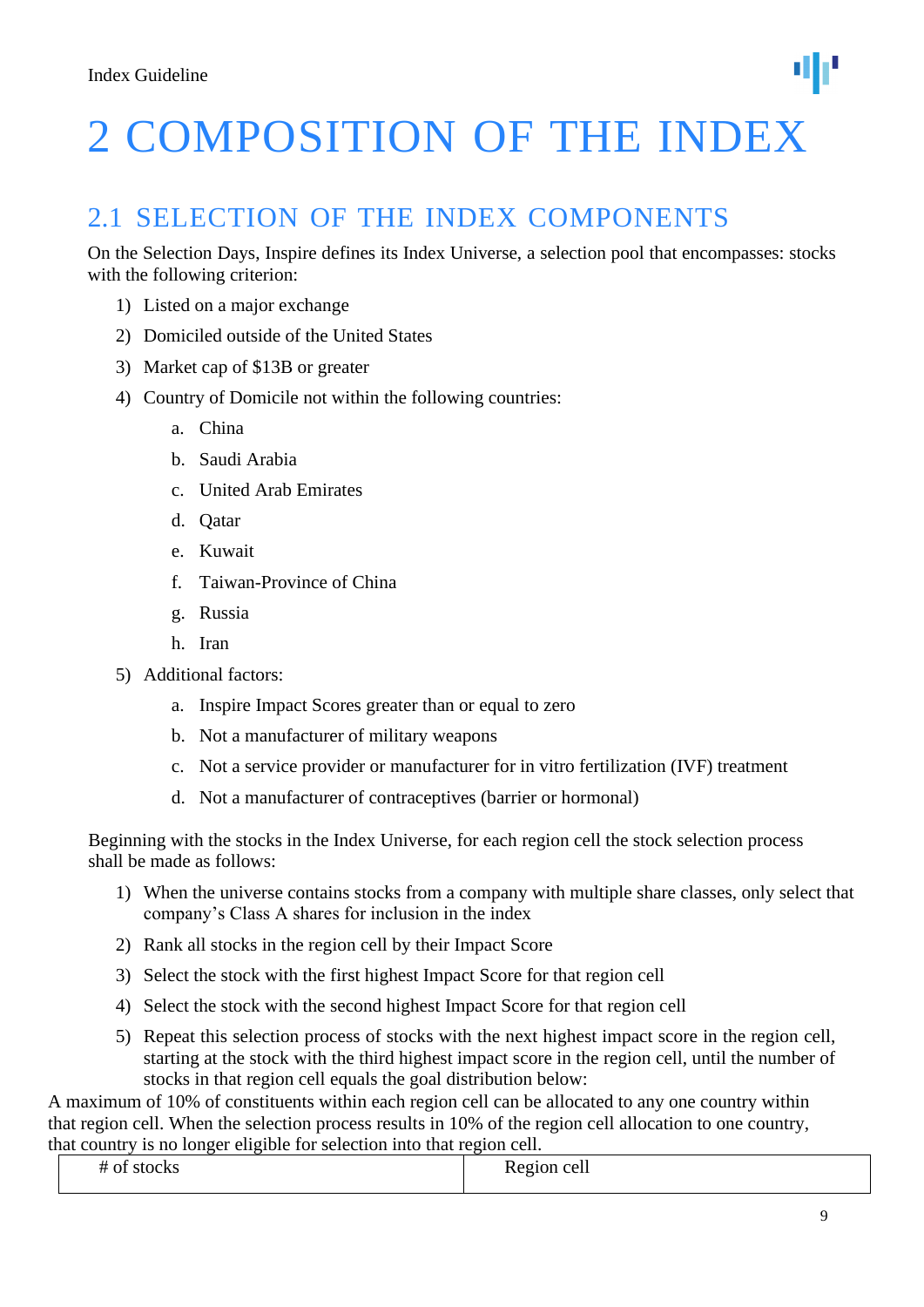| Index Guideline |                         |
|-----------------|-------------------------|
| 160 stocks      | Developed international |
| 40 stocks       | <b>Emerging markets</b> |

- 6) Repeat this process for the next region cell
- 7) Equally weight all stocks selected for the index

## <span id="page-9-0"></span>2.2 ORDINARY ADJUSTMENT

The composition of the Index, including reviewing and/or replacing all index components, is re-created annually on Reconstitution in September by following the selection process delineated in Section 2.1 Selection of the Index Components. The composition of the Index is reviewed prior to Selection Day, finalized on the Selection Day, and disseminated to subscribers of the index on Selection Day. In addition, the index will be re-weighted on a quarterly basis. During the quarterly re-weighting additional stocks will be added/removed until the number of stocks held in the index equals 200 stocks by following the selection process delineated in Section 2.1 Selection of the Index Components.

The first adjustment will be made in November, 2019 based on the Trading Prices of the Index Components on the Adjustment Day.

## <span id="page-9-1"></span>2.3 EXTRAORDINARY ADJUSTMENT

The Committee will substitute an Index Component with a successor Index Component according to the selection process delineated in section 2.1-Selection of the Index Components if the Extraordinary Event results in the following:

1) the index holds a stock that does not meet the criterion established in section 2.1 Selection of the Index Components > Additional factors

For actions that cause a successor Index Component to be included in the index an Adjustment Day of close of business 5 business days after the Extraordinary Event day will be established. The Selection Day will be close of business 3 business days prior to the Adjustment Day. The Effective Day is the open of business on the first Business Day following the Adjustment Day. If the Extraordinary Event day occurs within 5 business days of the following Ordinary Adjustment Effective Day for the index then the successor Index Component will be included via the Ordinary Adjustment process and follow the Ordinary Adjustment timeline.

- 80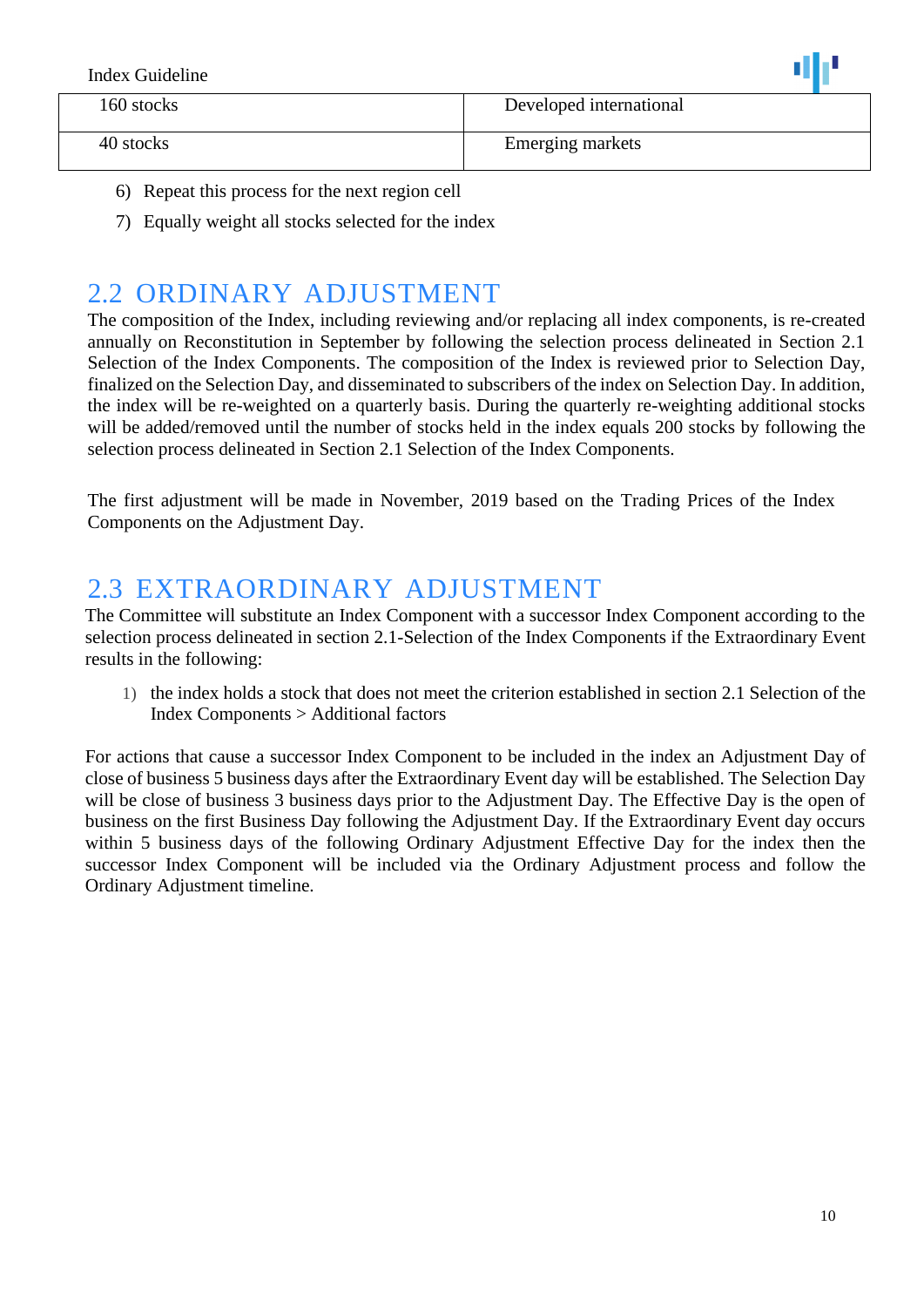Calculation of the Index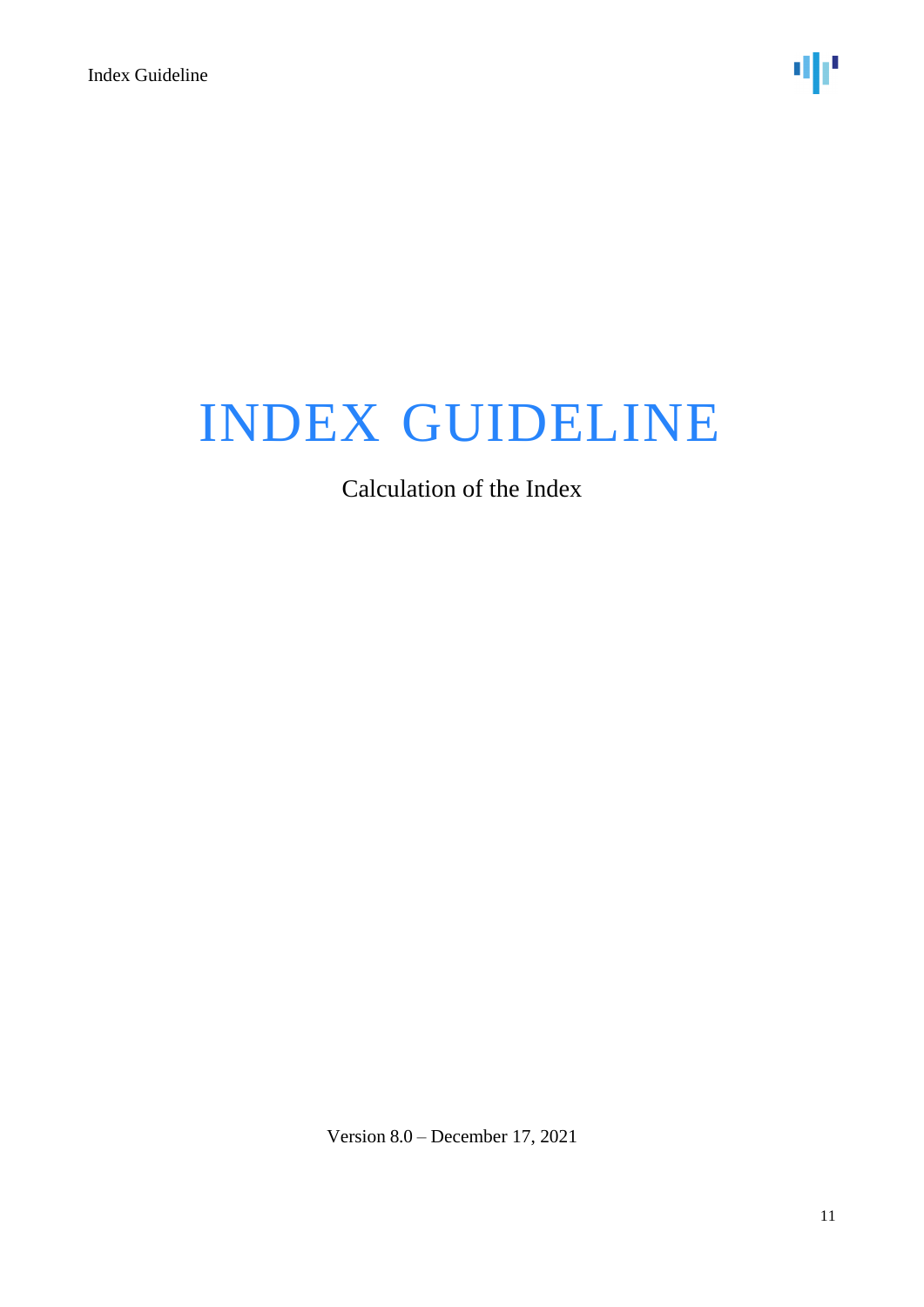## <span id="page-11-0"></span>3 CALCULATION OF THE INDEX

### 3.1 INDEX FORMULA

The Index Value on a Business Day at the relevant time is calculated in accordance with the followingformula:

$$
Index_t = \sum_{i=1}^{n} x_{i,t} * p_{i,t}
$$

With:

- $x_{i,t}$  = Number of Shares of the Index Component is on Trading Day
- $p_{i,t}$  = Price of Index Component  $\ddot{\theta}$  on Trading Day  $t\ddot{\theta}$  in Index Currency

## <span id="page-11-1"></span>3.2 ACCURACY

- $\geq$  The value of the Index will be rounded to 2 decimal places.
- $>$  The Number of Shares of the Index Components will be rounded to six decimal places.

### <span id="page-11-2"></span>3.3 ADJUSTMENTS

Indices need to be adjusted for systematic changes in prices once these become effective. This requires the new Number of Index Shares of the affected Index Component.

Following the Committee's decision, the Index is adjusted for distributions, capital increases and stock splits.

This procedure ensures that the first ex quote can be properly reflected in the calculation of the Index.This ex-ante procedure assumes the general acceptance of the Index calculation formula as well as open access to the parameter values used. The calculation parameters are provided by the Index Calculator.

### <span id="page-11-3"></span>3.4 DIVIDENDS AND OTHER DISTRIBUTIONS

Dividend payments and other distributions are included in the Index. They cause an adjustment of theNumber of Shares. The new Number of Shares is calculated as follows:

$$
x_{i,t} = x_{i,t-1} * \frac{p_{i,t-1}}{p_{i,t-1} - D_{i,t}}
$$

with:

 $x_{i,t}$  = Number of Shares of the Index Component i on Trading Day t

 $D_{i,t}$  = Payment on Trading Day t multiplied by the Dividend Correction Factor of the respective country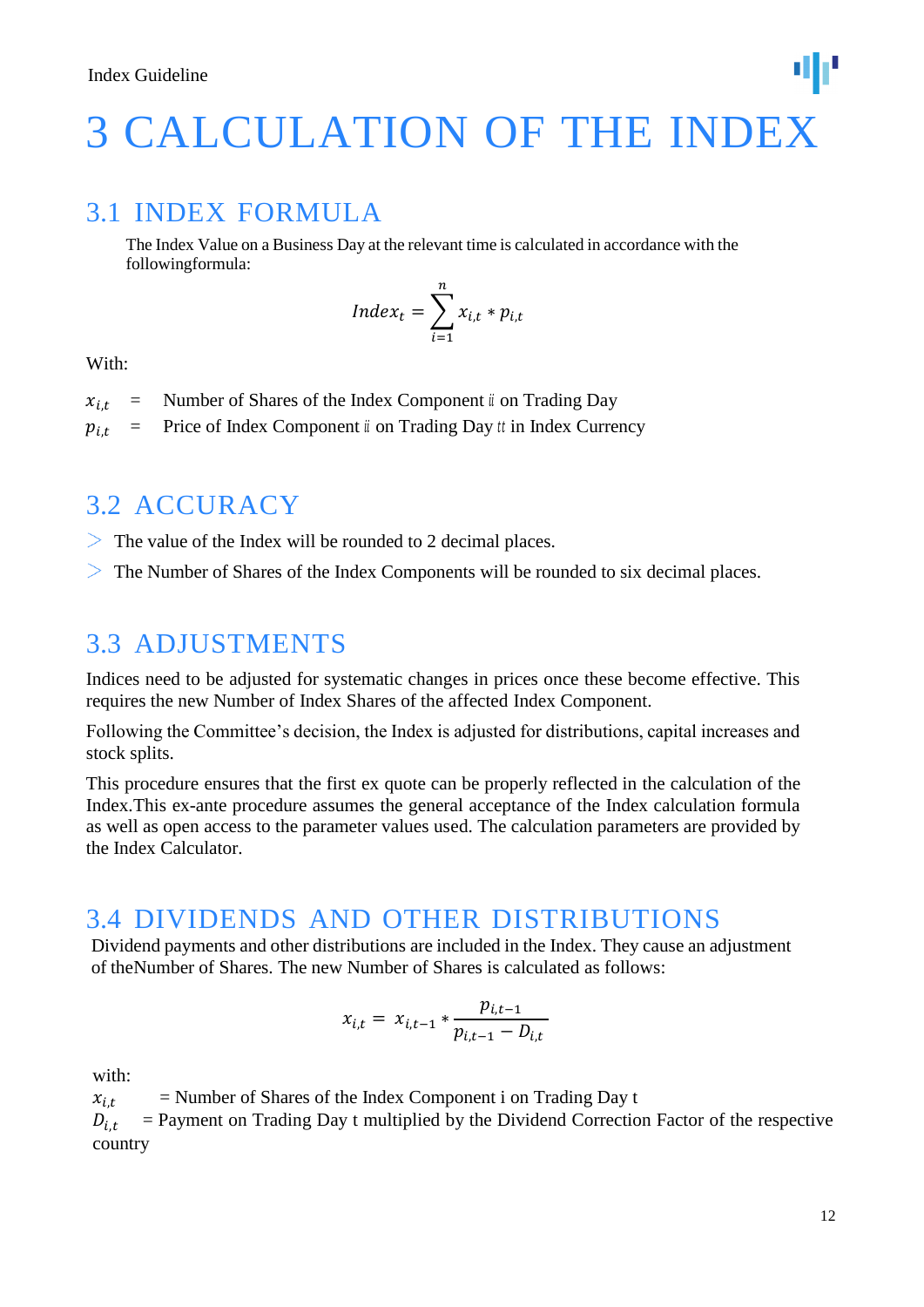## <span id="page-12-0"></span>3.5 CORPORATE ACTIONS

### 3.5.1 Principles

Following the announcement by an issuer of Index Components of the terms and conditions of a corporate action, the Index Calculator determines whether such corporate action has a dilutive, concentrative or similar effect on the price of the respective Index Component.

If this should be the case, the Index Calculator shall make the necessary adjustments that are deemedappropriate in order to take into account the dilutive, concentrative or similar effect and shall determine the date on which this adjustment shall come into effect.

Amongst other things, the Index Calculator can take into account the adjustment made by an Affiliated Exchange as a result of the corporate action with regard to option and futures contracts onthe respective share traded on this Affiliated Exchange.

 $\ddot{\phantom{0}}$ 

### <span id="page-12-1"></span>3.5.2 Capital increases

In the case of capital increases (from the company's own resources or through cash contributions) thenew Numbers of Shares are calculated as follows:

$$
x_{i,t} = x_{i,t-1} * \frac{p_{i,t-1}}{p_{i,t-1} - r_{i,t-1}} \quad \text{with:} \quad r_{i,t-1} = \frac{p_{i,t-1} - B - N}{BV + 1}
$$

with:

 $x_{i,t}$  = Number of Shares of Index Component i on the day of the distribution

 $x_{i,t-1}$  = Number of Shares of Index Component i on the day prior to the distribution

 $p_{i,t-1}$  = Closing price on the day prior to ex-date

 $rB_{it-1}$  = Calculated value of rights issue

 $B =$  Price of rights issue

- $N = Dividend$  disadvantage
- $BV =$ Subscription ratio

 $B = 0$  if capital is increased from the company's own resources.

The last dividend paid or the announced dividend proposal is applied as the dividend disadvantage. 3.5.3 Capital reductions

<span id="page-12-2"></span>In the case of capital reductions, the new Number of Shares is determined as follows:

$$
x_{i,t} = x_{i,t-1} * \frac{1}{H_{i,t}}
$$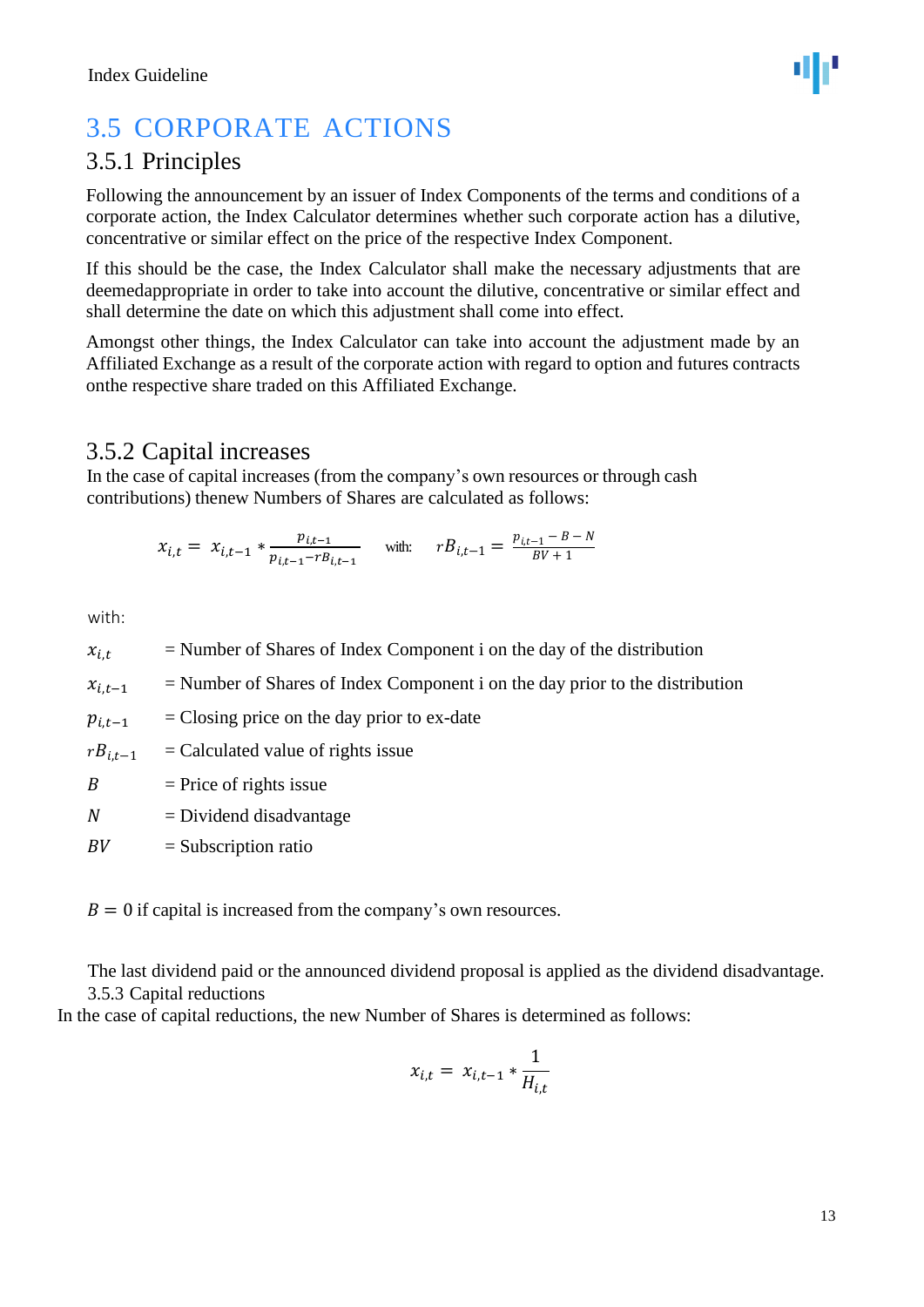#### Index Guideline

with:

ΦF

 $H_{i,t}$  = Reduction ratio of the company on day t

 $x_{i,t}$  = Number of Shares of the affected Index Component on the day of the distribution

 $x_{i,t-1}$  = Number of Shares of the affected Index Component on the day prior to the distribution

### <span id="page-13-0"></span>3.5.4 Share splits and par value conversions

In the case of share splits and par value conversions it is assumed that the prices change in ratio to the number of shares or to the par values. The new Number of Shares is calculated as follows:

$$
x_{i,t} = x_{i,t-1} * \frac{N_{i,t-1}}{N_{i,t}}
$$

with:

 $N_{i,t-1}$  = Former par value of security class i (or new number of shares)

 $N_{i,t}$  = New par value of security class i (or former number of shares)

 $x_{i,t}$  = Number of Shares of the affected Index Component on the day of the distribution

 $x_{i,t-1}$  = Number of Shares of the affected Index Component on the day prior to the distribution

### <span id="page-13-1"></span>3.6 MISCELLANEOUS

#### <span id="page-13-2"></span>3.6.1 Recalculation

Solactive AG makes the greatest possible efforts to accurately calculate and maintain its indices. However, the occurrence of errors in the index determination process cannot be ruled out. In such cases Solactive AG adheres to its publicly available [Correction Policy.](http://www.solactive.com/news/documents/)

#### <span id="page-13-3"></span>3.6.2 Market Disruption

In periods of market stress Solactive AG calculates its indices following predefined and exhaustive arrangements set out in its publicly available [Disruption Policy.](http://www.solactive.com/news/documents/)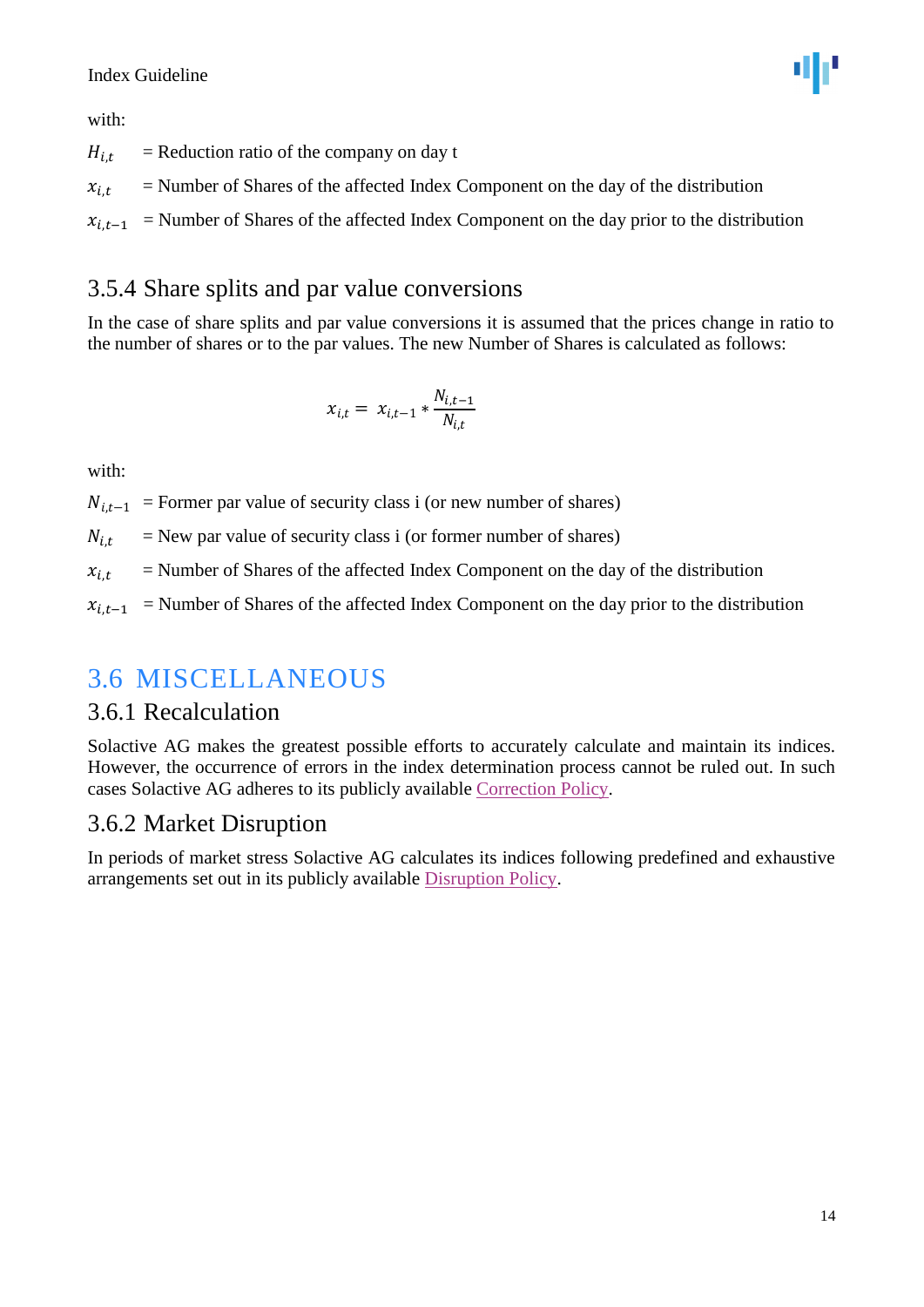Definitions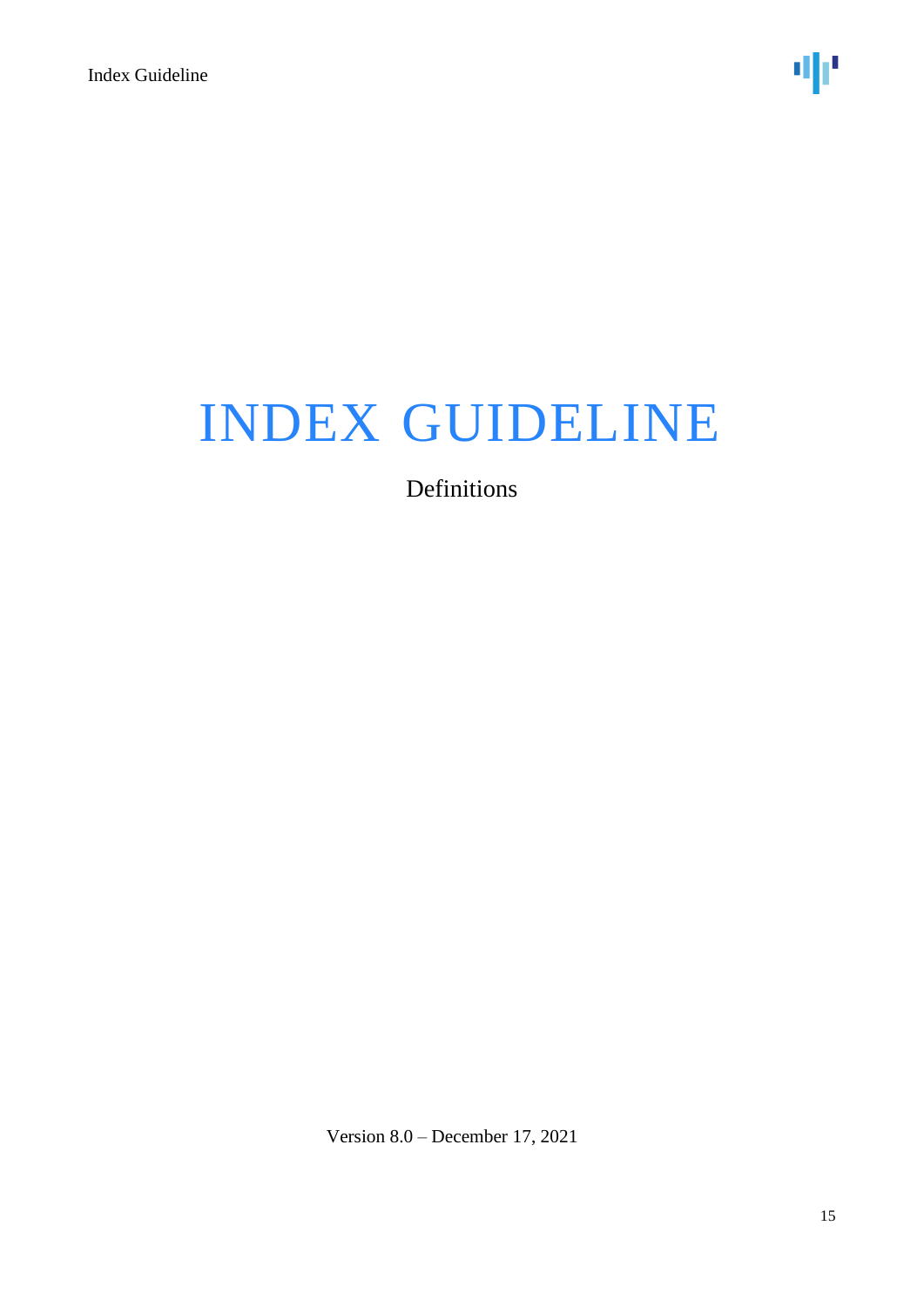## <span id="page-15-0"></span>4 DEFINITIONS

"Market Capitalization Ranges" Unadjusted company market capitalizations ranges for Inspire Indexes are as follows:

- Large Cap: \$13 billion and above
- Mid Cap: \$3.5 billion to \$12.99 billion
- Small Cap: \$850 million to \$3.49 billion
- Micro Cap: \$849 million and below

These ranges are reviewed quarterly and updated as needed to ensure they reflect current market conditions.

The "Index Universe" in respect of a Selection Day are companies that fulfill the following criteria:

- 1) Listed on a major exchange
- 2) Domiciled outside of the United States
- 3) Market capitalization of \$13B USD or greater
- 4) Country of Domicile not within the following countries:
	- China
	- Saudi Arabia
	- United Arab Emirates
	- Qatar
	- Kuwait
	- Taiwan-Province of China
	- Russia
	- Iran
- 5) Additional factors:
	- Inspire Impact Scores of zero or greater
	- Not a manufacturer of military weapons
	- Not a service provider or manufacturer for in vitro fertilization (IVF) treatment
	- Not a manufacturer of contraceptives (barrier or hormonal)

The "Index Component" is each share currently included in the Index.

The "Number of Shares" are in respect of an Index Component and any given Business Day the number or fraction of shares included in the Index. It is calculated for any Index Component as the ratio of (A) the Percentage Weight of an Index Component multiplied by the Index value and (B) its Trading Price (converted into the Index Currency according to the principles laid out in Section 1.4 of this document).

The "Percentage Weight" of an Index Component is the ratio of its Trading Price multiplied by its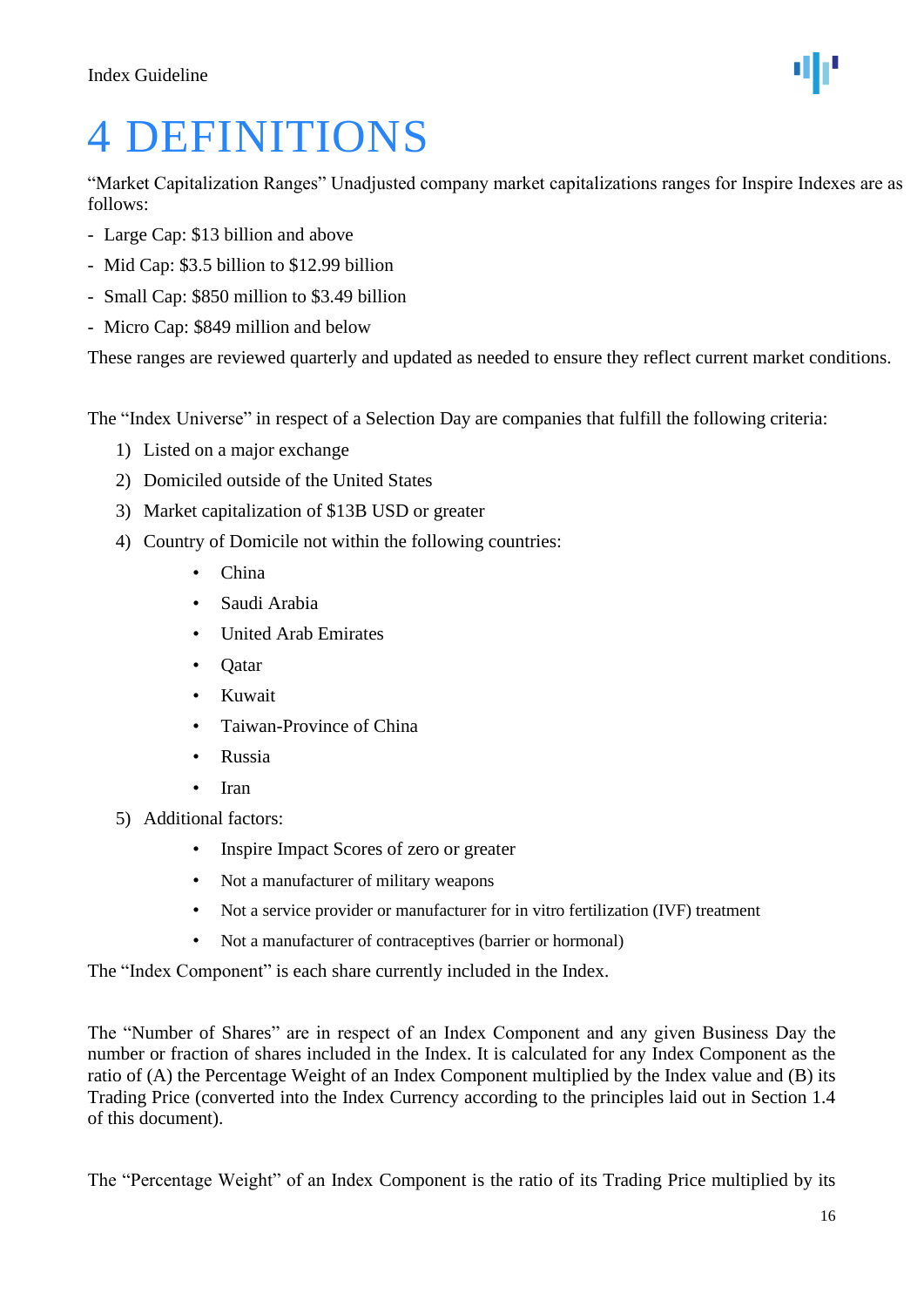Number of Shares divided by the Index value.

The "Dividend Correction Factor" is calculated as 1 minus the applicable withholding tax rate and/or other applicable tax rate currently prevalent in the respective country.

In particular, an "Extraordinary Event" is

- > a Merger
- a Takeover Bid
- > a Delisting
- $\geq$  the Nationalization of a company
- $>$  Insolvency
- a change in a factor related to the stock such that it no longer meets the criterion established in section 2.1 Selection of the Index Components > Additional factors
- $\geq$  a change in the selection process delineated in section 2.1-Selection of the Index Components

An Index Component is "delisted" if the Exchange announces pursuant to the Exchange regulations that the listing of, the trading in, or the issuing of public quotes on the Index Component at the Exchange has ceased immediately or will cease at a later date, for whatever reason (provided the Delisting is not because of a Merger or a Takeover Bid), and the Index Component is not immediately listed, traded or quoted again on an exchange, trading or listing system, acceptable to the Index Calculator.

"Insolvency" occurs with regard to an Index Component if (A) all shares of the respective issuer must be transferred to a trustee, liquidator, insolvency administrator or a similar public officer as result of voluntary or compulsory liquidation, insolvency or winding-up proceedings or comparable proceedings affecting the issuer of the Index Components or (B) the holders of the shares of this issuer are legally enjoined from transferring the shares.

A "Takeover Bid" is a bid to acquire, an exchange offer, or any other offer or act of a legal person that results in the related legal person acquiring as part of an exchange or otherwise more than 10% and less than 100% of the voting shares in circulation from the issuer of the Index Component or the right to acquire these shares, as determined by the Index Calculator based on notices submitted to public or self-regulatory authorities or other information considered by the Index Calculator to be relevant.

With regard to an Index Component, a "Merger" is

- (i) a change in the security class or a conversion of this share class that results in a transfer or an ultimate definite obligation to transfer all the shares in circulation to another legal person,
- (ii) a merger (either by acquisition or through forming a new structure) or a binding obligation on the part of the issuer to exchange shares with another legal person (except in a merger or share exchange under which the issuer of this Index Component is the acquiring or remaining company and which does not involve a change in security class or a conversion of all the shares in circulation),

(iii)a takeover offer, exchange offer, other offer or another act of a legal person for the purposes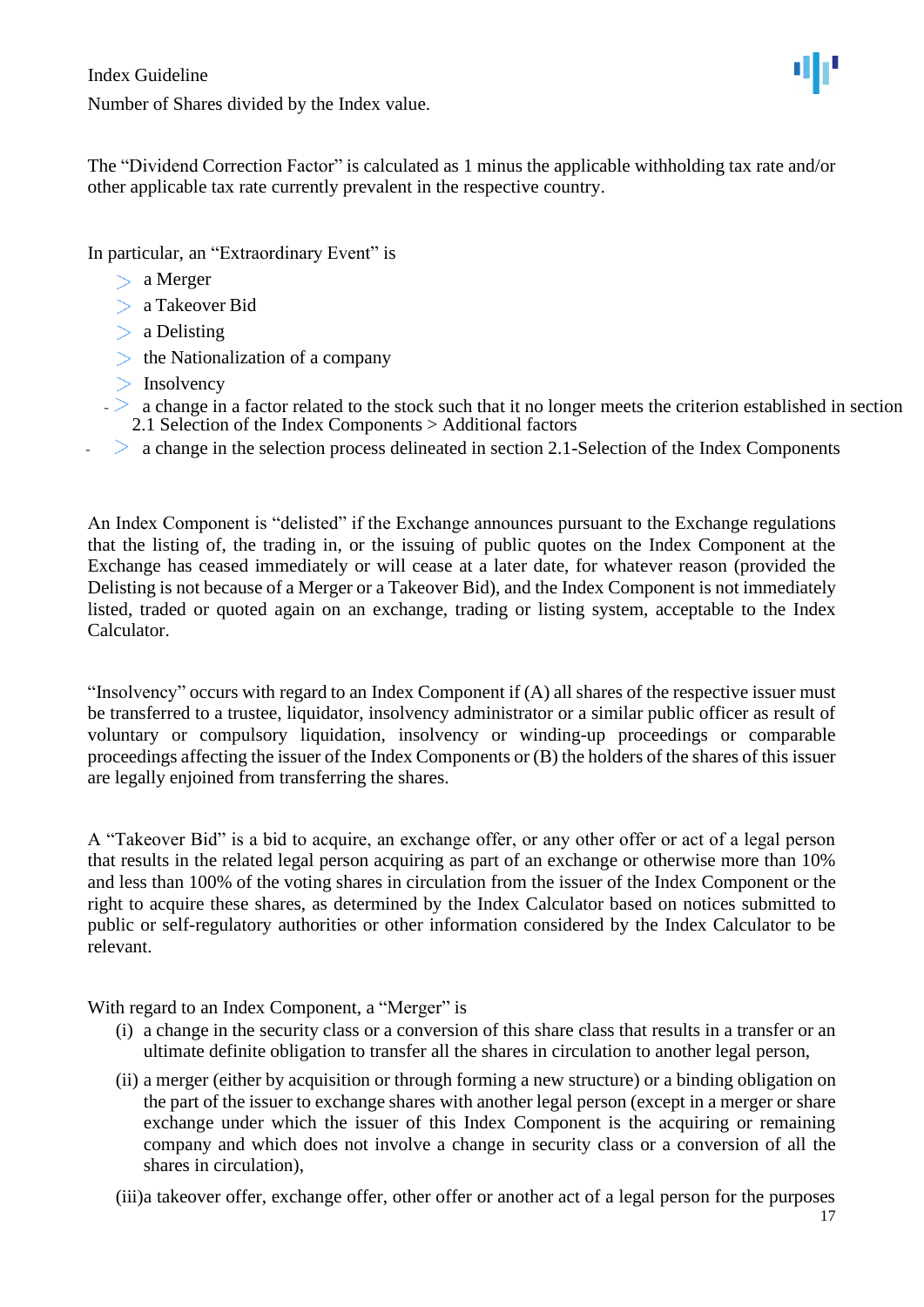#### Index Guideline



of acquiring or otherwise obtaining from the issuer 100% of the shares issued that entails a transfer or the irrevocable obligation to transfer all shares (with the exception of shares that are held and controlled by the legal person), or

(iv)a merger (either by acquisition or through forming a new structure) or a binding obligation on the part of the issuer of the share or its subsidiaries to exchange shares with another legal person, whereby the issuer of the share is the acquiring or remaining company and it does not involve a change in the class or a conversion of the all shares issued, but the shares in circulation directly prior to such an event (except for shares held and controlled by the legal person) represent in total less than 50% of the shares in circulation directly subsequent to such an event.

The "Merger Date" is the date on which a Merger is concluded or the date specified by the Index Calculator if such a date cannot be determined under the law applicable to the Merger.

"Nationalization" is a process whereby all shares or the majority of the assets of the issuer of the shares are nationalized or are expropriated or otherwise must be transferred to public bodies, authorities or institutions.

The "Exchange" is, in respect of the Index and every Index Component, the respective primary exchange where the Index Component has its primary listing. The Committee may decide to declare a different stock exchange the "Exchange" for trading reasons, even if the company is only listed there via a Stock Substitute.

A "Stock Substitute" includes in particular, American Depository Receipts (ADR) and Global Depository Receipts (GDR).

With regard to an Index Component (subject to the provisions given above under "Extraordinary Events") the "Trading Price" in respect of a Trading Day is the closing price on this Trading Day determined in accordance with the Exchange regulations. If the Exchange has no closing price for an Index Component, the Index Calculator shall determine the Trading Price and the time of the quote for the share in question in a manner that appears reasonable to it.

A "Trading Day" is in relation to the Index or an Index Component a Trading Day on the Exchange (or a day that would have been such a day if a market disruption had not occurred), excluding days on which trading may be ceased prior to the normal Exchange closing time. The Index Calculator is ultimately responsible as to whether a certain day is a Trading Day with regard to the Index or an Index Component or in any other connection relating to this document.

The "Index Calculator" is Solactive AG or any other appropriately appointed successor in this function.

The "Index Currency" is USD.

The "Market Capitalisation" is with regard to each of the securities in the Index on a Selection Day the share class-specific Market Capitalisation for any security in the Index Universe. It is calculated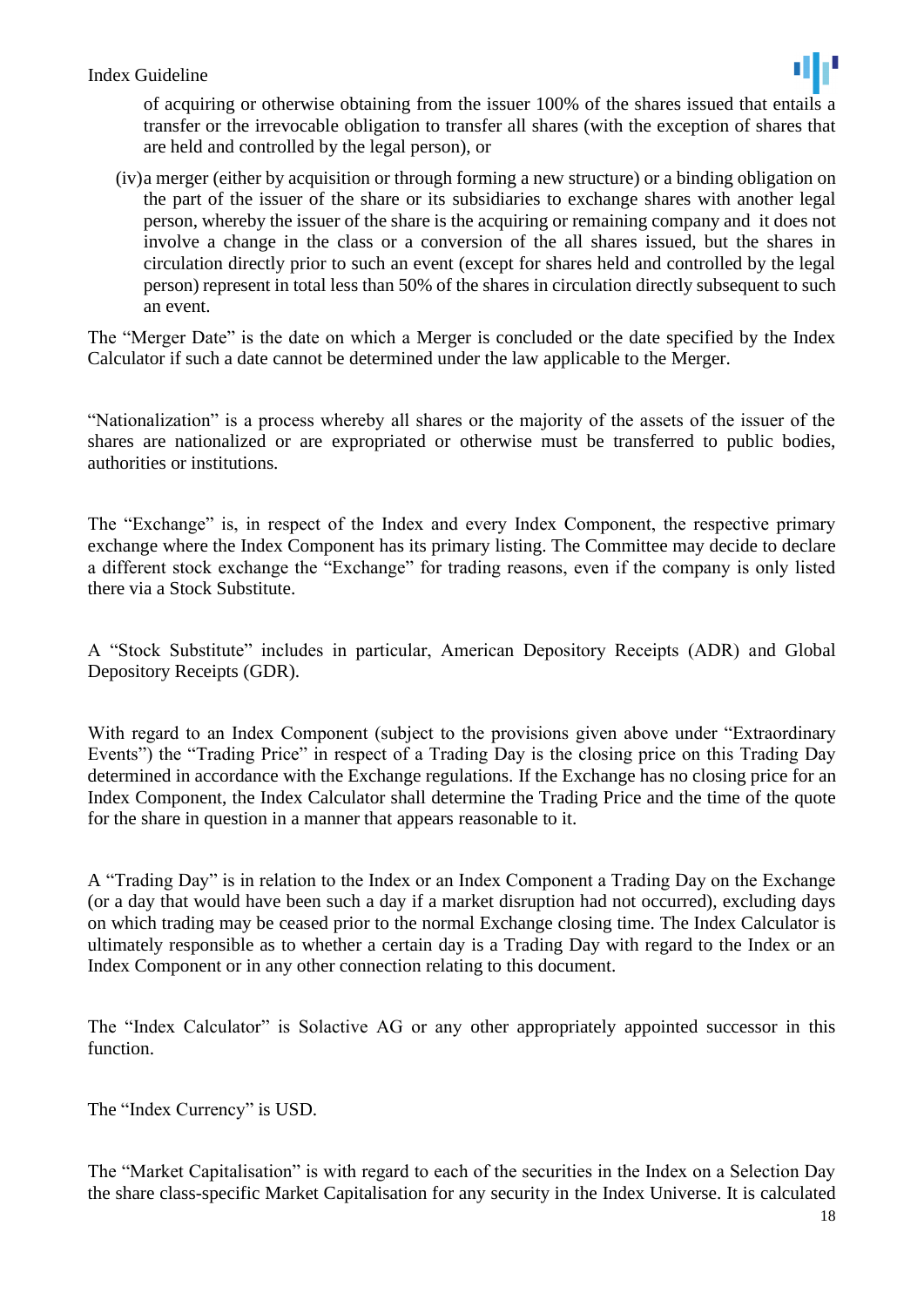#### Index Guideline



A "Business Day" is any day on which the New York Stock Exchange is open for trading.

The "Adjustment Day" is the close of business on the last Business Day in March, June, September, and December. In case the last Business Day is not a Trading Day, the Adjustment Day will be the preceding Trading Day.

The "Selection Day" is the Business Day 7 Business Days before the Adjustment Day.

The "Effective Day" is the open of business on the first Business Day following the Adjustment Day.

#### A "Market Disruption Event" occurs if

- 1. one of the following events occurs or exists on a Trading Day prior to the opening quotation time for an Index Component:
	- A) trading is suspended or restricted (due to price movements that exceed the limits allowed by the Exchange or an Affiliated Exchange, or for other reasons):
	- 1.1. across the whole Exchange; or
	- 1.2. in options or futures contracts on or with regard to an Index Component or an Index Component that is quoted on an Affiliated Exchange; or
	- 1.3. on an Exchange or in a trading or quotation system (as determined by the Index Calculator) in which an Index Component is listed or quoted; or
	- B) an event that (in the assessment of the Index Calculator) generally disrupts and affects the opportunities of market participants to execute on the Exchange transactions in respect of a share included in the Index or to determine market values for a share included in the Index or to execute on an Affiliated Exchange transaction with regard to options and futures contracts on these shares or to determine market values for such options or futures contracts.
- 2. trading on the Exchange or an Affiliated Exchange is ceased prior to the "Normal Exchange Closing Time", which is the time at which the Exchange or an Affiliated Exchange is normally closed on working days without taking into account after-hours trading or other trading activities carried out outside the normal trading hours. An exception to this classification as a Market Disruption Event is where the early cessation of trading is announced by the Exchange or Affiliated Exchange on this Trading Day at least one hour before
	- 2.1. the actual closing time for normal trading on the Exchange or Affiliated Exchange on the Trading Day in question or, if earlier.
	- 2.2. the closing time (if given) of the Exchange or Affiliated Exchange for the execution of orders at the time the quote is given.
- 3. a general moratorium is imposed on banking transactions in the country in which the Exchange is resident if the above-mentioned events are material in the assessment of the Index Calculator, whereby the Index Calculator makes its decision based on those circumstances that it considers reasonable and appropriate.